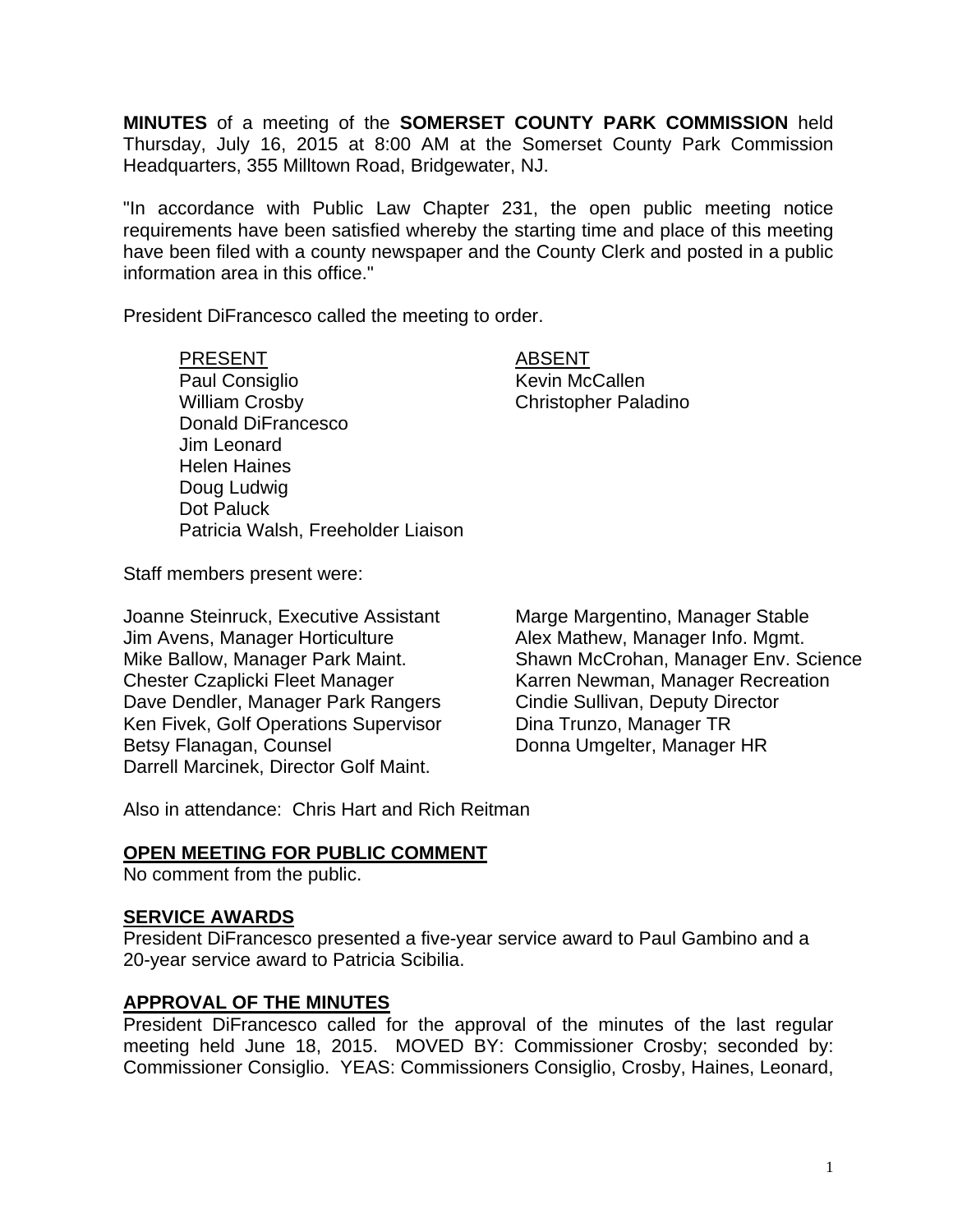Ludwig, Paluck, and President DiFrancesco. NAYES: None. ABSENT: Commissioners McCallen and Paladino.

President DiFrancesco called for the approval of the minutes of the last regular meeting held June 23, 2015. MOVED BY: Commissioner Crosby; seconded by: Commissioner Consiglio. YEAS: Commissioners Consiglio, Crosby, Haines, Leonard, Ludwig, Paluck, and President DiFrancesco. NAYES: None. ABSENT: Commissioners McCallen and Paladino.

# **APPROVAL OF BILLS FOR PAYMENT**

# **Resolution R15-056 – Payment of Claims**

Resolution authorizing payment of bills for \$1,340,935.66 comprising of check numbers 2890-2916, 2989-3020, 2820-2889, 2917-2988, 3025-3103, and 3104-3159. MOVED BY: Commissioner Crosby; seconded by: Commissioner Consiglio. YEAS: Commissioners Consiglio, Crosby, Haines, Leonard, Ludwig, Paluck, and President DiFrancesco. NAYES: None. ABSENT: Commissioners McCallen and Paladino.

## **DIRECTOR'S REPORT**

A report was submitted for the month of June 2015.

# **COMMISSIONER CORRESPONDENCE**

- 1. Letter regarding the restoration of The Danberry Cemetery located in the western portion of the Sourland Mountain Preserve. Family members of relatives buried there were surprised at how the cemetery has been restored.
- 2. Thank you note to the maintenance staff at Colonial Park and thank you for the special funding allocated to keep the grounds beautiful.

# **CONSENT AGENDA**

## **RESOLUTIONS**

The following resolutions were MOVED BY: Commissioner Crosby; seconded by: Commissioner Consiglio. YEAS: Commissioners Consiglio, Crosby, Haines, Leonard, Ludwig, Paluck, and President DiFrancesco. NAYES: None. ABSENT: Commissioners McCallen and Paladino.

## **Resolution R15-057 – Revising the Custodians of Petty Cash**

Resolution revised the custodians to include Fleet Manager Chester Czaplicki.

## **Resolution R15-055 – Amending the Award of Contract for Food and Beverage Concession Services at Warrenbrook Pool**

Resolution amends Resolution R15-055 to read there is a single one-year extension for 2016, based upon the successful performance of the contractor in 2015.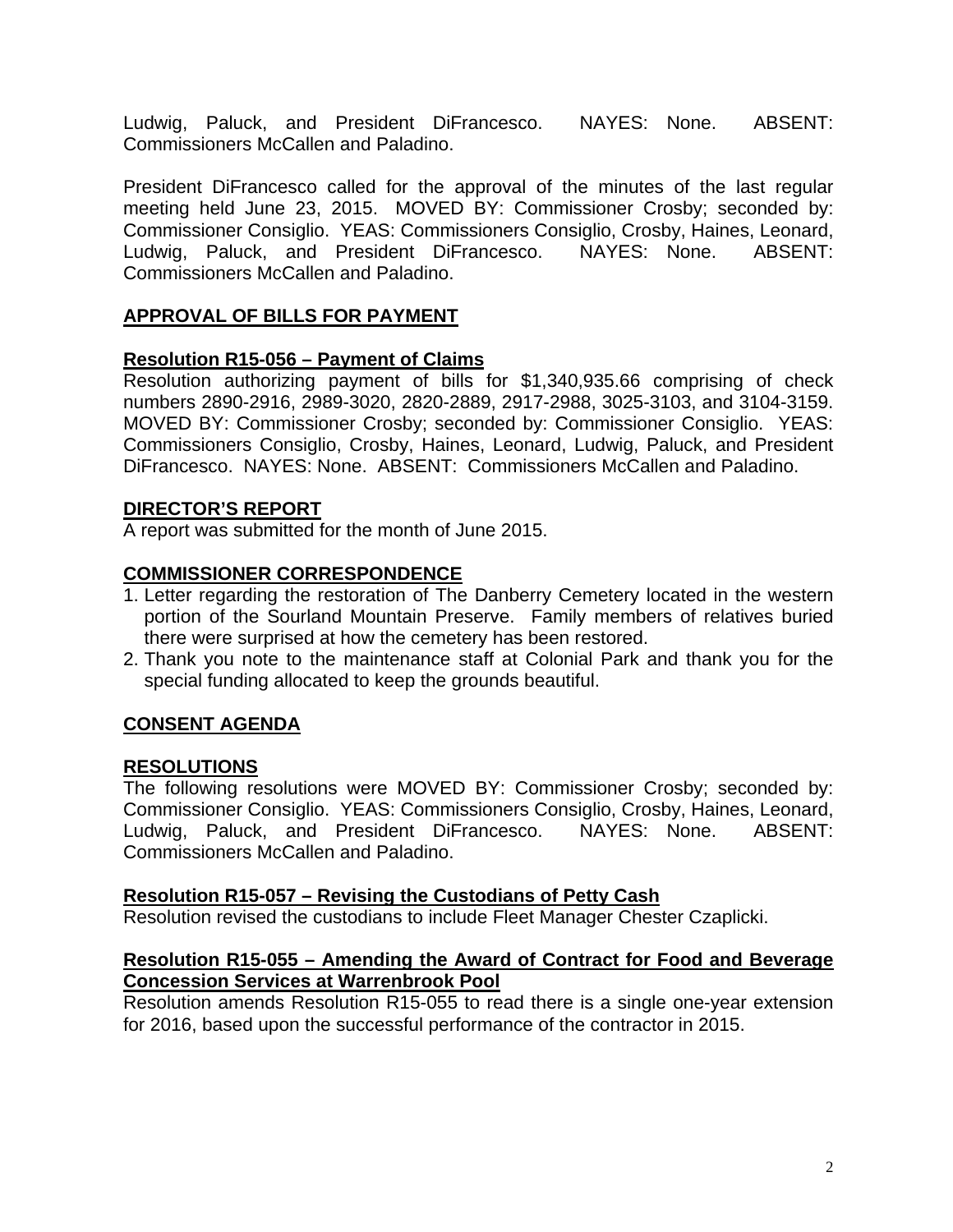## **Resolution R15-058 – Award of Contract for Golf Shop Resale of Golf Merchandise**

Resolution awards a contract to Vantage Custom Classics, Inc.

## **Resolution R15-059 – Award of Morris County Co-Op Contract for Purchase of a 2015 Ford F-250 Diesel, 4x4, Crew Cab, Pickup Truck with Eight Foot Bed and Snow Plow**

Resolution awards a contract to Route 23 Automall, LLC. The cost is not to exceed \$42,026.

### **Resolution R15-060 – Award of County Contract for Purchase of Two Toro Goundsmaster 4000-D Wide Area Mowers with Road Light Kits and Canopies**

Resolution awards a contract to Storr Tractor, Co. The cost is not to exceed \$60,860 each for a total of \$121,720.

## **Resolution R15-061 – Award of County Contract for Purchase of Three John Deere 2500B Diesel Triplex Mowers, Two with Three Contract Options, and the Other with Four Contract Options**

Resolution awards a contract to Finch Services, Inc. for the purchase, delivery, and installation of three (3) 2015 or newer John Deere 2500B Diesel Triplex Mowers, two with three contract options (\$44,100.00 each), and the other with four contract options (\$44,350.00), cost not to exceed a total of \$132,550.00.

## **COMMITTEE REPORTS**

#### **FINANCE/BUSINESS ADMINISTRATION**

President DiFrancesco, Chair of the Committee, submitted a report for the month of June 2015.

President DiFrancesco reported that he has reviewed the draft audit and there are no issues to report. Don has discussed with Ray Brown and Cindie Sullivan that the Park Commission needs to assist in some way with the 4H Fair this year. He asked Cindie Sullivan to work with the budget to find the \$10,000 needed to cover the police. Don stressed that the 4H should be advised as soon as possible that the Park Commission is not going to be able to provide this financial assistance for the 2016 fair, and this will give them a year's advance notice.

Freeholder Walsh commented that the 4H organization is a non-profit volunteer organization and she is glad that the Park Commission can assist them. The Freeholders are proud of the Park Commission and they do not want to see a decrease in the quality of programs and parks. President DiFrancesco commented that the Park Commission is doing what it can while also taking on additional properties and maintaining them.

#### **HUMAN RESOURCES**

Commissioner Consiglio, Chair of the Committee, submitted a report for the month of June 2015.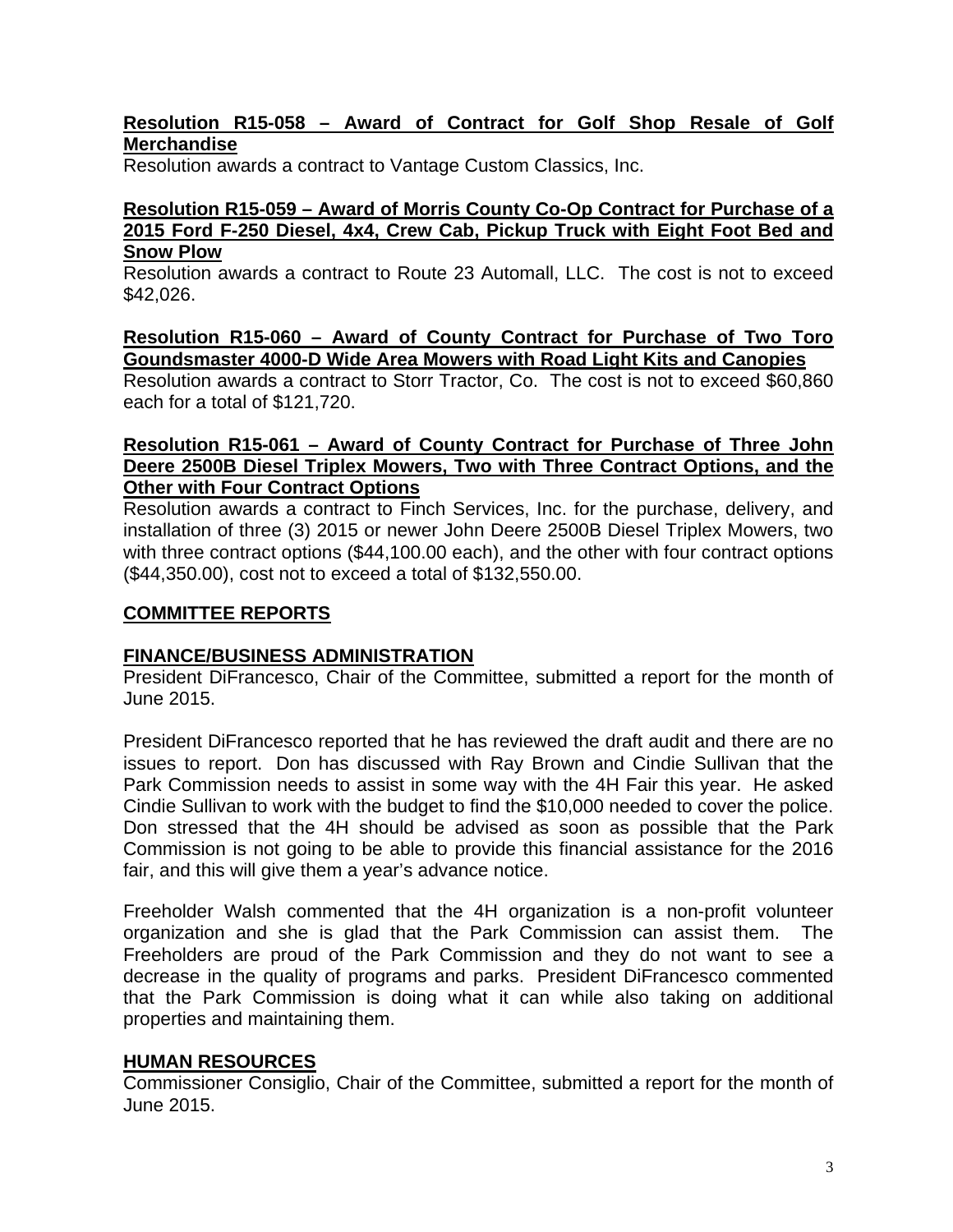# **LEISURE SERVICES**

Commissioner Ludwig, Chair of the Committee, submitted a report for the month of June 2015.

Cindie Sullivan, Deputy Director thanked the staff for the assistance during the July 4<sup>th</sup> fireworks. The gates opened at 6 p.m. and Park Rangers and Maintenance performed their normal July  $4<sup>th</sup>$  duties. Cindie thanked Karren Newman, Pierce Frauenheim, Mike Ballow, Donna Umgelter, Marge Margentino, and Mark Inzano for their assistance with parking cars. She also thanked Ray Brown for taking the time from his vacation to assist where needed throughout the evening. There were no complaints from the public with cutting out the extra events. There was enough social media and press releases distributed that the public was aware of how the event was going to run. Cindie thanked the Freeholders for their support. Commissioner Haines suggested that the Park Commission have only fireworks in the future.

Shawn McCrohan, Manager Environmental Science reported that the EEC was selected by the National Recreation and Park Association to be hosted on Fund Your Park, which is a crowdfunding platform. We will be raising funds to repair the Boondocks Boardwalk trail at the EEC. The trail was destroyed during Super Storm Sandy.

## **GOLF MANAGEMENT**

Commissioner Paluck, Chair of the Committee, submitted a report for the month of June 2015.

Darrell Marcinek, Director of Golf Maintenance reported that July golf revenue is slightly more than in 2014. Staff continues to do a great job on maintaining the golf courses. Commissioner Paluck reported that she receives compliments on all the courses and thanked Darrell and his staff.

## **INFORMATION MANAGEMENT**

A report was submitted for the month of June 2015.

## **VISITOR SERVICES**

Commissioner Crosby, Chair of the Committee, submitted a report for the month of June 2015.

## **PROPERTY MANAGEMENT**

Commissioner Crosby, Chair of the Committee, submitted a report for the month of June 2015.

Commissioner Crosby thanked Dave and his staff for their assistance with property management.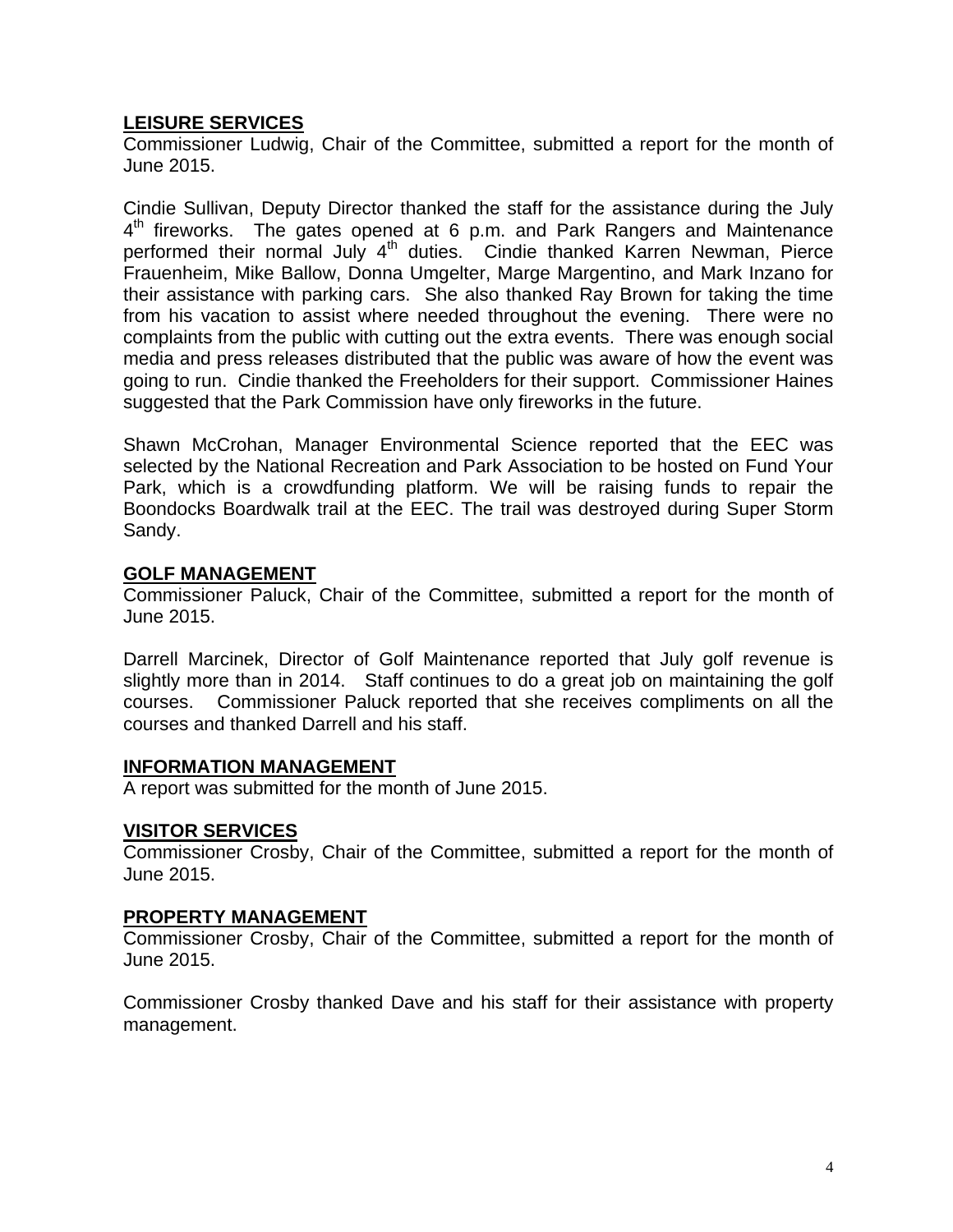# **PLANNING AND LAND ACQUISITION**

Commissioner Haines, Chair of the Committee, submitted a report for the month of June 2015.

Commissioner Haines reported that progress continues on projects.

## **CAPITAL FACILIITES – CONSTRUCTION and ENGINEERING**

A report was submitted for the month of June 2015.

Cindie Sullivan reported that a meeting was held with County Engineering and Principal Planner to discuss several projects.

## **PARK MAINTENANCE & HORTICULTURE**

Commissioner Consiglio, Chair of the Committee, submitted a report for the month of June 2015.

Mike Ballow, Manager of Park Maintenance reported that staff is preparing Duke Island Park for the Summer Concert Series and North Branch Park for the 4H Fair. Fencing is being replaced at several parks for safety reasons. Staff continues to work with the Clean Stream Team every other weekend to remove tires from the river. Skillman Park continues to receive positive feedback.

Jim Avens, Manager Horticulture reported that on June 3 the Rudolf W. van der Goot Rose Garden won the highly competitive and prestigious World Federation of Rose Societies Award of Garden Excellence. The Freeholders awarded the Rose Garden a Citation of Commendations and praised Director Ray Brown, Horticulture Manager, Jim Avens, Horticulture Supervisor Mark Inzano, and Rosarian Shauna Moore for the award at their July meeting. A bronze plaque is being made in Italy and will be presented at a ceremony in the Rose Garden this fall or next spring. The  $40<sup>th</sup>$  annual Rose Day Festival, held on June 13, was a huge success. Approximately 1,000 visitors enjoyed garden lectures, guided tours, local artisan vendors, food, and entertainment. The next Horticulture event will be the Garden Party at Colonial Park Perennial Garden on July 18 from 11:30 a.m. to 3:00 p.m. There will be music, garden talks, and refreshments. Jim distributed a Garden Party flyer and invited everyone to attend.

## **AUDIT COMMITTEE**

Commissioner Haines reported that the draft of the audit has been reviewed and Ray should receive the final report shortly. Helen asked that the auditor be invited to attend the August Park Commission meeting to present the audit.

#### **FREEHOLDER'S REPORT**

Freeholder Walsh met with Ray Brown, County Engineering, and Warren Township representatives regarding the second phase of the East County Park. Warren Township residents are very happy with the first phase. Pat congratulated the Horticulture staff on the award for the Rose Garden and the vote for Colonial Park as